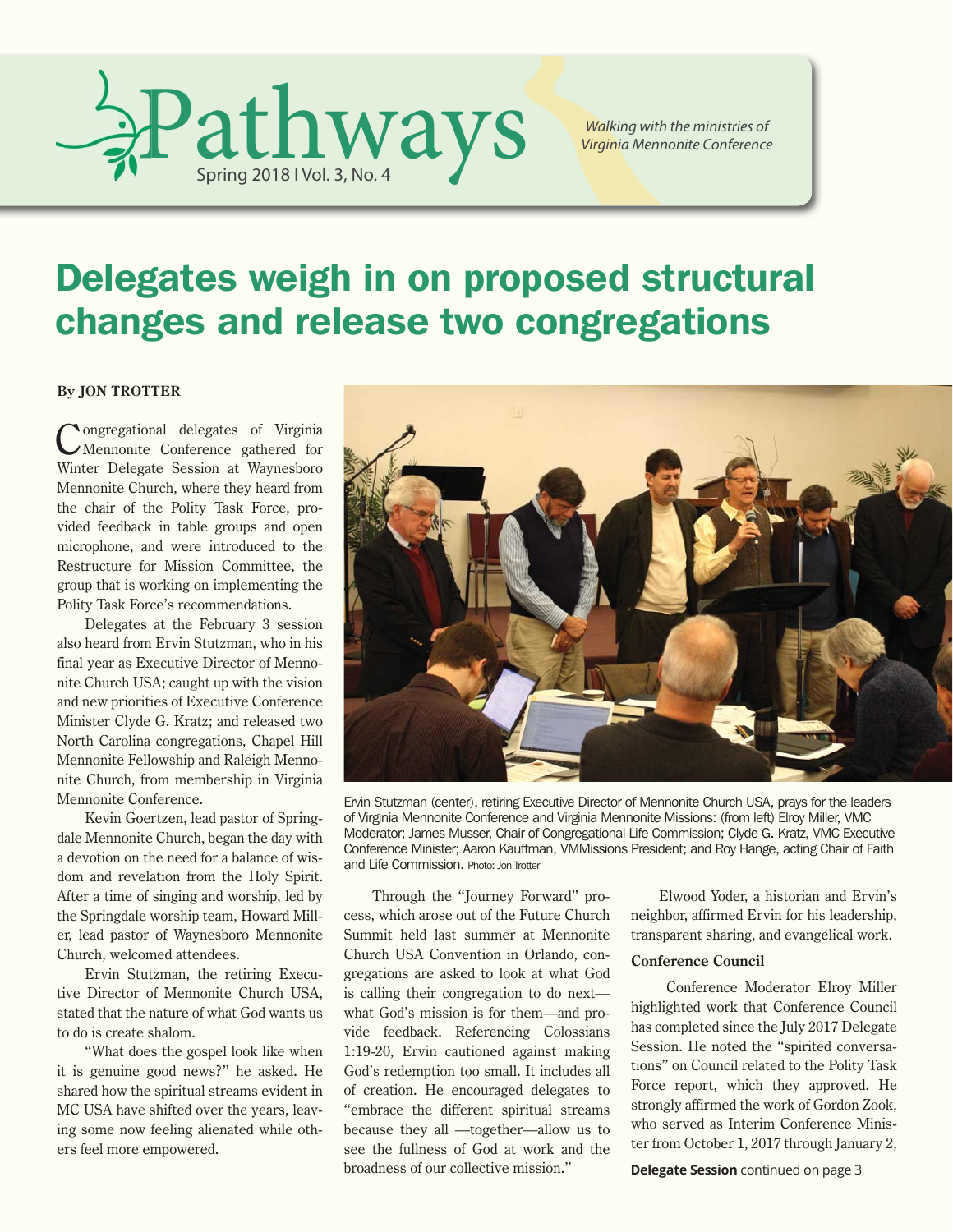# The hopes and challenges of 'restructuring for mission'

## **By ELROY MILLER, CONFERENCE MODERATOR**



 $\prod$ <sup>n</sup> fall 2016,<br>Conference Conference Council commissioned the Polity Task Force (PTF) to simplify the Virginia Mennonite Conference structure, strengthen the

accountability process, and strengthen unity in mission and spiritual practice.

At Winter Delegate Session in February, Polity Task Force chair Phil Kniss gave a report of the group's recommendations. (See the full report at https://goo.gl/cSMizq).

 The report also recommended that "VMC clearly define itself as a *conference of congregations*, which meets together, through representatives, for various purposes including decision-making, and that the delegate assembly have the authority to make major decisions."

Approximately 500 persons within the Conference participated in the survey and focus groups that the task force used to create their recommendations. I want to thank everyone for their participation in this process, with particular thanks to the PTF for its work and thoughtful deliberation. It is deeply appreciated.

In response to the released report, Conference Council has authorized a Restructuring for Mission Committee with the purpose to present a final reorganization plan for future delegate affirmation

(see https://goo.gl/FpUZY5 for the committee tasks). The committee members are: Pearl Hartman (Faith & Life Commission), Joe Longacre (Bylaws Committee), Elroy Miller, chair (Conference Council), Clyde Kratz (staff), Beryl Jantzi (Faith & Life Commission), Ryan Ahlgrim (Council & PTF) and Aaron Kauffman (VMMissions). The committee intends to present drafts of VMC structure changes to leadership and districts for review and feedback.

Conference Council has no illusions about how complicated it is to bring about organizational change. VMC is almost 200 years old and has weathered the challenges of time with respect for, and commitment to, God's work in the life of our congregations, districts and Conference. It has been diligent in partnering with the Holy Spirit in the work of God's church in this geographic area, and we are grateful.

By and large, the district minister leadership process has worked for the pastors, congregations and the conference. The Restructuring for Mission Committee will move forward with respect for what has come before, and will discern alongside districts and congregations what is needed to embrace a purposeful missional effort in the 21st century.

In the Winter Delegate Session, delegates also affirmed VMC's new mission statement: *"Virginia Mennonite Conference equips pastors, lay leaders, and congregants for worship and service, and to bring the Good News of Jesus Christ to neighbors near and far."*

# **In this issue:**

**3** "Joy in the Journey:" Reflections on VMC Minister's Retreat

 Delegates weigh in on proposed structural changes and release two congregations *(cont'd from cover and continuing on page 4)*

**5** Wisdom *and* revelation

**6** A church reunion: a hopeful vision of VMC

## **Conference Related Ministries**

**7** EMU-VMC connections: why our partnership matters

 Mennonite Women of Virginia: a vibrant organization connecting the women of VMC in fellowship and service

**8** EMHS

 FLRC: providing counseling for more than 30 years

## **Features**

- **9** Walking with USA Ministries: Lynside Mennonite's story of hope through Kids Club
- **10** Footprints from the past: Maude Lantz's donation
- **11** Editorial: True faith...adapting to change

Conference Council is committed to keeping this mission statement front and center as we made adjustments to VMC leadership and ministries into the future.

Please participate in this conversation and keep this discernment effort in your prayers.

# Pastoral transitions (January to March 2018)

**Sandra** "S**andy" Eberly Wenger,** licensed as spiritual director/teacher at Eastern Mennonite Seminary, January 28, 2018.

**J. Mark Frederick** served as pastor at Immanuel while Matthew Bucher was on paternity leave (January 29 - March 25, 2018).

**Anna Stutzman Janzen**, ordination reactivated for interim role at Huntington, February 23, 2018.

**Patricia Hawse Hendricks** died February 28, 2018; she had served as Coordinator for Christian Formation, Immanuel Mennonite Church.

**Glen Alexander Guyton**, formerly of C3 Hampton, transferred to Western District Conference.

**C. Norman Kraus**, credentials withdrawn (nondisciplinary); he holds membership in a non-VMC congregation.

**Kenneth "Ken" James Peterson**, a member of Eastern District, retired from pastoral ministry in the Church of the Brethren.

**Jason K. Kuniholm** ended his role as interim pastor at Lindale Mennonite Church; **Owen E. Burkholder** is the new interim pastor.

Pathways Spring 2018 – Volume 3, Number 4

© 2018 by Virginia Mennonite Conference. *Pathways* is published quarterly to connect congregations to the ministries of VMC. Periodical rate postage is paid at Harrisonburg, VA.

Editor & Designer: Jon Trotter

*Pathways* is distributed free to each household of supporting congregations. To join mailing list, contact: *Pathways* (540) 434-9727 • (800) 707-5535 info@virginiaconference.org Website: virginiaconference.org

POSTMASTER Send address changes to: Pathways 601 Parkwood Dr., Harrisonburg, VA 22802.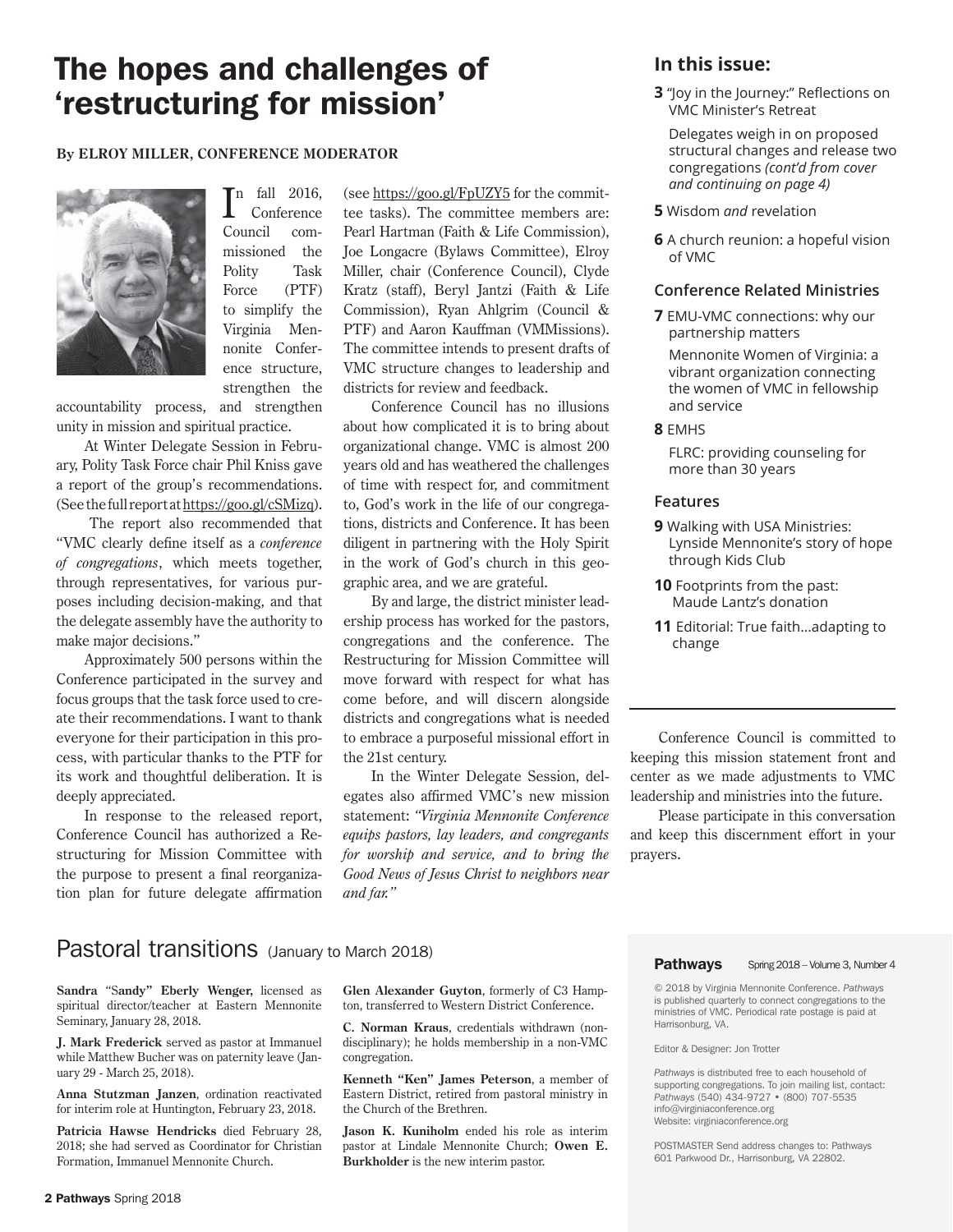# "Joy in the Journey:" Reflections on VMC Ministers' Retreat

## **By J. MICHAEL METZLER**

I 'm always suspicious when a retreat opportunity is presented to me. What kind of retreat, I wonder—a working "retreat" or a true opportunity to pull back from responsibilities at work and home for renewal and rest, a well-planned space to encounter God?

So when I learned about the Ministry Retreat offered by VMC on February 23- 25, I moved towards the possibility slowly at first. Now looking back, I am grateful to God for the retreat hosted by Williamsburg Christian Retreat Center; and planned by Chris & MaryBeth Moore and Leslie & Bill Eberly.

A highlight for me was our gathered times of worship. Our song leaders, Carol and Skip Tobin, led us into God's presence with familiar hymns, contemporary praise music, and original songs. We praised God. We lamented. We declared our identity as children of God. We even danced – laughing together as we struggled to perform simple grapevine steps. I found my soul refreshed by playful and prayerful times in God's presence.

From beginning to end, the retreat offered ministers a true retreat. The planning team welcomed us with a gift bag that contained, among other things, cards of appreciation from congregation members. I read them twice during the retreat! The speaker, Bob Briscoe, focused on the theme "Joy in the Journey." His relaxed, story-filled style



Clyde G. Kratz, Executive Conference Minister, reflects on his sabbatical and his next steps. Photo by Jon Trotter



VMC ministers at retreat gather in a circle during a time of worship. Photo by J. Michael Metzler

of speaking allowed us to ponder the meaning and expression of joy in life and ministry. I appreciated the spaciousness of the retreat for exploration, reading, exercise, games, and freshly made popcorn over an open fire.

Certainly, one retreat a year is not enough to sustain pastors and church leaders for ministry. Yet I believe that the VMC Ministers' Retreat is a wonderful opportunity for us to remember together God's gift

#### **Delegate Session** continued from cover

2018. The internship provided a sabbatical opportunity for Executive Conference Minister Clyde G. Kratz. Delegates provided loud applause in appreciation of Gordon's work.

Conference Council counseled Kratz about which of his roles to emphasize or deemphasize. Priority was given for engaging locations outside the Harrisonburg area, but with fewer direct visits to congregations than in recent years.

To provide more clarity about decisionmaking, Conference Council is communicating more about investigative processes (not details) regarding alleged ministerial of Sabbath, to build relationships with other leaders in our conference, and to enjoy God and God's creation. Many thanks to the planning team and staff at WCRC for making this retreat possible!



Mike Metzler is Lead Pastor of Zion Mennonite Church, Broadway, Va.

misconduct in an effective but careful way that doesn't damage a leader's reputation during the investigation period, nor protect one side at the expense of the other. FaithTrust Institute, the consulting firm that worked with VMC through the Luke Hartman/Duane Yoder investigation, has notified VMC that its current misconduct policy is protective of alleged offenders, but less supportive of those who have been offended.

Council also noted that VMC needs greater transparency as leaders move from one district, or one conference, to another; that VMC needs to provide more clarity when conflicts of interest occur; and to pay

**Delegate Session** continued on page 4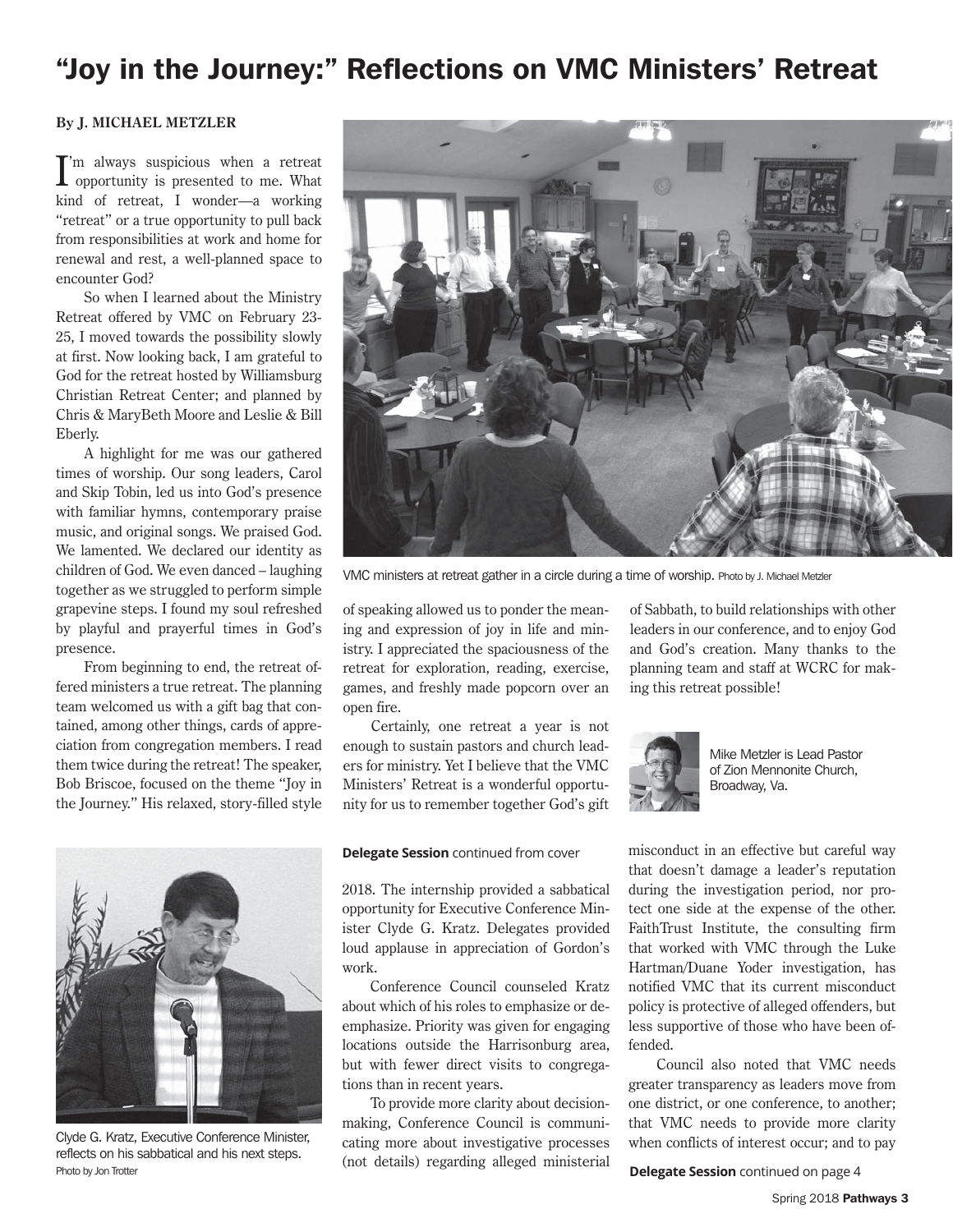#### **Winter Delegate Session** cont'd from cover

more attention to ways others can speak into processes, such as through advocates who can provide a culture of care for congregations walking through a process.

Delegates approved Council's recommended mission statement by a show of hands. The new statement is "Virginia Mennonite Conference equips pastors, lay leaders, and congregants for worship and service, and to bring the Good News of Jesus Christ to neighbors near and far."



Kevin Goertzen, pastor of Springdale Mennonite Church, Waynesboro, Va., shares the devotion at Winter Delegate Session. Photo by Jon Trotter

#### **Delegates release two congregations**

Eastern Carolina District (ECD) Minister Spencer Bradford reported that ECD supports Chapel Hill Mennonite Fellowship's and Raleigh Mennonite Church's request to transfer their membership to Central District Conference, which is more open to the congregations' desire for greater inclusion of LGBTQ relationships. The request to transfer comes after a five-year discernment process; both congregations feel that VMC lacks support for their pastors and silences their congregations. The District remains in fellowship with Chapel Hill and Raleigh in spite of the disagreements within ECD on this issue. Delegates Aspen Yoder of Chapel Hill, and Rachel Taylor of Raleigh, provided their perceptions of the withdrawal process, and expressed pain, sorrow, and rejection from the Conference.

Upon the recommendation of Conference Council, the delegates of the 2018 Winter Delegate Session, with regret, released Chapel Hill and Raleigh from membership within VMC at the request of the congregations, and the subsequent action of Eastern Carolina District, the release pending and contingent upon their acceptance into the membership of Central District Conference.

#### **Reports from ECM and Commissions**

Executive Conference Minister Clyde G. Kratz gave highlights of his activities from his recent October to December 2017 sabbatical, and shared with delegates about his ongoing work. Kratz encouraged credentialed leaders to discuss concerns with their district ministers, who are members of the Faith & Life Commission. Kratz also reminded leaders that the districts are responsible for both resourcing leaders and providing congregational oversight, and not to prioritize one task over another.

Roy Hange, vice-chair of the Faith & Life Commission (FLC), reported on highlights of their work since last summer's Conference Assembly. Members have participated in *Healthy Boundaries: Fundamentals*, and *Responding to Clergy Misconduct* trainings, both provided by FaithTrust Institute. FLC recommends that all active credentialed leaders complete the Healthy Boundaries: Fundamentals training, which is being made available in districts throughout the Conference. He also reported that FLC is considering a recertification proposal for credentialed leaders. The Commission is working to fill vacancies in the role of chair, and oversight leaders for the three clusters: administrative/ leadership, chaplains, and teaching.

Congregational Life Commission (CLC) Chair James Musser informed delegates of two priorities his commission is currently engaged in: youth ministry, and men's ministry. CLC hosted a coffee hour in January, where interested persons brainstormed ideas to revitalize youth ministry. They agreed on the formation of a youth council. CLC is considering revitalizing Mennonite Men, but is discerning whether people's interest supports revitalizing it or working in a different direction.

VMMissions President Aaron Kauffman quoted Nehemiah 8:10, "The joy of the Lord is our strength." He acknowledged plenty to lament about, but also much to be joyful about. He noted several board membership changes. Lavonne Lehman will serve as VMMissions Board Chair when Shawn Manning reaches the end of his maximum number of terms this fall. Terry Witmer has accepted the role of vice-chair. Financially, VMMissions ended the 2017 calendar year with a deficit, but by the end of January giving bounced back. VMMissions also received a large estate gift of \$500,000.

Kauffman also noted a number of staff changes. Ken Horst is retiring after 31 years serving VMMissions (13 years in Italy, and 18 on staff at the Harrisonburg office); Steve Leaman will move from a part-time role to full-time starting in May; Mindy Schwartz is now serving as event coordinator and MST coach; and Martin Rhodes is serving as discipleship ministry coach.

VMMissions has approved a new mission statement: "VMMissions partners in equipping and sending workers from anywhere to everywhere."

## **Polity Task Force Report and Restructure for Mission Committee**

Phil Kniss, who served as chair of the Polity Task Force, provided a report to delegates and answered questions from delegates about the work and recommendation of the task force. Those recommendations were approved at the November 2017 Conference Council meeting, and have been forwarded to the newly-formed Restructure for Mission Committee for implementation. Table groups shared feedback to the delegate body, which VMC has compiled.

Kniss noted that the current Conference governance structure was adopted in March 1994, and served the Conference well, but the current generation's leadership practices may require changes in order to function more effectively.

The Restructure for Mission Committee, a new group tasked with taking the Polity Task Force recommendations and delegate feedback, and implementing new structures to align VMC's structure with its mission, was introduced to delegates. David Brubaker has agreed to serve as coach for the committee as they begin this process. Any questions about this process should be directed to the Restructure for Missions Committee through Elroy Miller, chair.



Jon Trotter is Communications Manager for Virginia Mennonite Conference.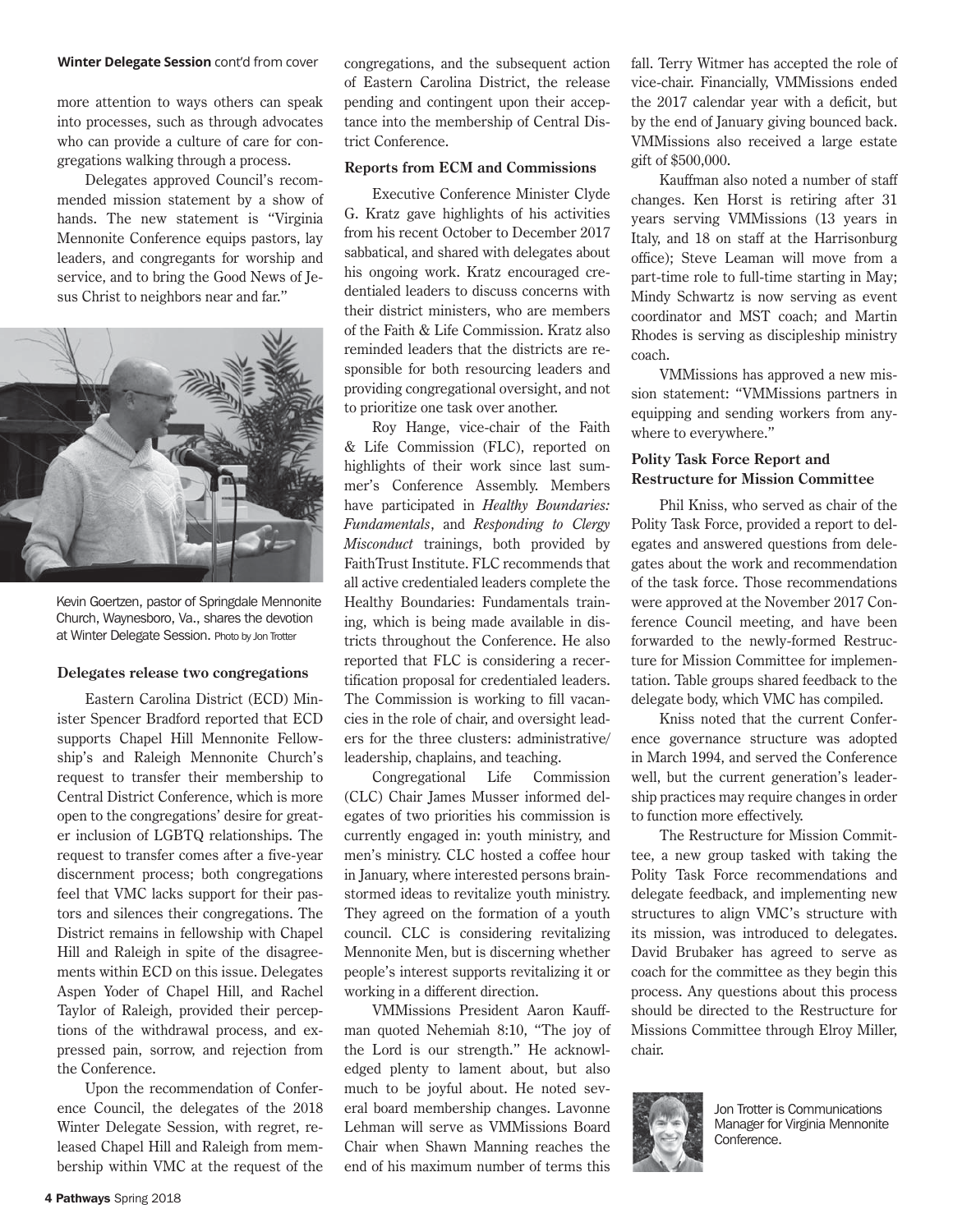# Wisdom *and* revelation

## **By KEVIN GOERTZEN**

How do we know what God expects of us? How do we know where God is leading us…whether as individuals, congregations, or as a Conference? How does God communicate with us, His people?

In his book, *Experiencing God: Knowing and Doing the Will of God*, Henry Blackaby answers these questions by stating that "God speaks by the Holy Spirit through the Bible, prayer, circumstances, and the church to reveal Himself, His purposes, and His ways."

I like this description, in part because it keeps the Holy Spirit central. Even when listening to God through the Bible, interpretation is required. (If it wasn't, we would all believe exactly the same things.) And since interpretation is necessary, God speaks "by the Holy Spirit through the Bible." And if we need the Holy Spirit to understand what God is saying through the Bible, we surely need the Holy Spirit to understand what God is saying through prayer, circumstances, and the church.

The *Confession of Faith in a Mennonite Perspective* affirms the key role of the Holy Spirit as well, stating that "by the guidance of the Holy Spirit, the church comes to unity in doctrine and action" (p. 17); and "the Spirit teaches us, reminds us of Jesus' word, [and] guides us into all truth" (p. 18). But how the Holy Spirit guides and teaches us is not always agreed upon or clear cut.

So the question remains: How do we know where God is leading us…whether as individuals, congregations, or as a conference? Yes, God will speak to us "by the Holy Spirit through the Bible, prayer, circumstances, and the church." But how do we know—how do we agree on—what God is saying?

In large part, in all these ways of knowing, it comes down to one of two options: by the revelation of the Holy Spirit; or by the wisdom of the Holy Spirit.

Revelation is a miraculous disclosure; an epiphany; an unveiling of some truth. It is not something that is figured out or intentionally discovered—but simply "made known." Biblically, we know that people come to know God through revelation.

Although there are lots of texts that show this, the most direct example is Galatians 1:12, where Paul writes "for I did not receive it from a human source, nor was I taught it, but I received it through a revelation of Jesus Christ." So knowing by means of revelation is clearly one pattern in Scripture.

The other way of knowing about God and God's direction is via wisdom. Wisdom is common sense; sound judgement; rea-

# *In order for us to learn from both wisdom and revelation, we are going to have to trust one another. We are going to have to trust the presence of God speaking in and through the other members of our conference; the other people sitting at our table.*

soning it out. In some ways, wisdom could be seen as the exact opposite of revelation. It is not something that is "just known," but something that is intentionally sought out and discerned. But that doesn't mean it is any less spiritual. In fact, in 1 Corinthians 12, wisdom is listed as one of the spiritual gifts.

And as is true with revelation, we know that wisdom is also a biblical pattern through which people come to know God. For example, in Isaiah 1:18, God says to His people: "Come, let us reason together" (NIV). Or as the King James Version puts it: "Come now, let us argue it out." And as the church leaders met together in Acts 15, they worked at discovering God's leading through debate, listening, quoting Scripture, and sharing stories… in other words, through a wise and careful process. So knowing by means of wisdom is also one pattern in Scripture.

So which is better? How can we best hear God's voice? How can we best discern God's leading… through revelation or wisdom?

My sense is that most of us have an answer in our heads. Some of us tend to trust wisdom and be a bit suspicious of revelation. After all, how can you confirm revelation? How do we differentiate between a prophet and a nut case?

Others of us trust revelation and are suspicious of wisdom. After all, doesn't 1 Corinthians say that "God's foolishness is wiser than human wisdom" (1:25); and "our faith should not rest on human wisdom"  $(2:5)$ ?

But Scripture gives examples of both. In Ephesians 1, Paul is definitive that both are needed: "I pray that the God of our Lord Jesus Christ, the Father of glory, may give you a spirit of wisdom and revelation as you come to know him, so that, with the eyes of your heart enlightened, you may know what is the hope to which he has called you" (vss. 17-18a).

It is only through the combination of wisdom AND revelation that the eyes of our hearts are enlightened. And when the eyes of our hearts are enlightened, then we know the hope to which he has called us, the riches of his glorious inheritance, and the immeasurable greatness of his power for us who believe.

But in order for us to learn from both wisdom and revelation, we are going to have to trust one another. We are going to have to trust the presence of God speaking in and through the other members of our conference; the other people sitting at our table. We are going to have to trust both the wisdom of those who are careful, critical thinkers… and the revelation of those who sometimes just have a sense of how God is leading us.

Both wisdom and revelation are needed in the church today. So let us put away our suspicions and trust one another more. Let us trust the Holy Spirit to be at work speaking through the wisdom of our group discernment and the revelation that comes in ways we do not understand, "so that, with the eyes of our hearts enlightened, we may know what is the hope to which he has called us."



Kevin Goertzen is Lead Pastor of Springdale Mennonite Church, Waynesboro, Va.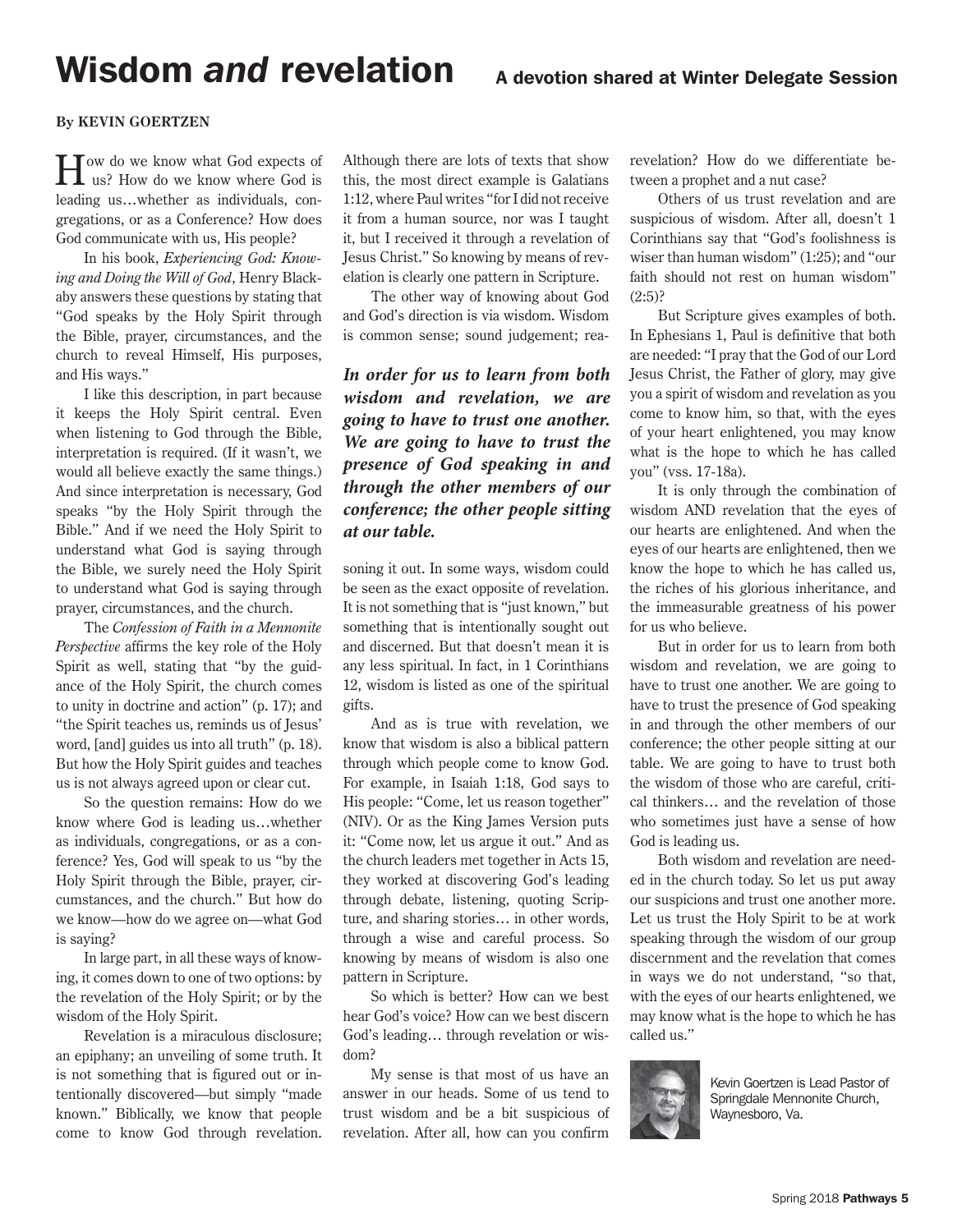# A church reunion: a hopeful vision for VMC

## **By ANDREW R.W. BUCKWALTER FAIRFIELD**

"The more we get together, the happier we'll be." Isn't that how it's supposed to go? As a recently-credentialed minister with Virginia Conference, our conference sessions are new and exciting enough to me that I still find myself having fun, but unfortunately I get the feeling that isn't true for everyone. Indeed, it seems that often people feel that the Conference is a burden, a chore, or even a shackle.

So while I'm very honored to be asked to write about how I envision Virginia Mennonite Conference, I'm also aware of my own relative lack of experience. I offer these words in humility, hoping that my newcomer's perspective may become an asset if it is heard in the enthusiastic and loving spirit in which it is intended.

From where I'm standing, it looks like there are two competing ideas about what the Conference should be:

The first, the more historical view, draws its model from the great Christian tradition of church councils—from the Council of Nicea to the writing of the *Schleitheim Confession* to the adoption of the *Confession of Faith in a Mennonite Perspective*. In this view, the Conference should be concerned with identity above all else, calling our churches to remember who we are and whose we are. The task of the conference is, in large part, to make decisions about right belief and practice, decisions about what is permissible and what is rejected, to interpret the scriptures and the movement of the Spirit and to apply it to our community life.

The challenge to this traditional view invites us to draw from the modern idea of an academic convention. In this view, the conference doesn't really make decisions at all. It's more of an open gathering, a place to swap ideas, pool resources, and network. The attendees are qualified specialists, or interested and informed amateurs, and they might even receive some sort of academic credit for attending. Such a gathering might make some administrative decisions, but mostly bear down on where and when the next conference assemblies should take place and who is responsible for coffee. Members might publish a joint statement on some topic or another, a unified expression of opinion, but attendees who hold extremely unconventional views (imagine a geologist who believes the moon is made of cheese) are still accepted and tolerated, so long as they are respectful and don't waste everyone's time.

These are the two visions I see of VMC, the historical view and its challenger. So which will it be, decisions or discussions? Identity or information? Will we attend as representatives or as thought leaders? Are we the conscientious gatekeepers of an ancient tradition or the ambitious architects of a new society?

I don't think either one does justice to our high calling found in Scripture. Yes, both of them describe important parts of what Virginia Mennonite Conference needs to do but neither of them are a good model for what we are. The Bible is full of metaphors that help us understand what the church should be, and those metaphors do include local government assemblies and scholarly symposia. But by far, the most important, most central, and most helpful image is that of the church as family.

And in the Bible, this understanding of the church extends not just to the local churches, but to the assemblies and councils that are called to address hot-button issues as well. Even when the Council of Jerusalem met as a decision-making body, as it had to do in the face of the question about what Jewish laws the Gentile Christians should obey, they did so from the standpoint of family, as "brothers." And they laid down the law with gentleness, not with harsh threats. ("It seemed good to the Holy Spirit and to us…you will do well to avoid these things." Acts 15:23-29.)

What would I have to do to get kicked out of my family? What must an individual do to be kicked out of a church? Well, in some families getting a mohawk and a tattoo is enough, and in some of the early churches eating meat sacrificed to an idol was enough. But for a healthy family, and I think for a healthy church too, nothing short of cruelty, disrespect, or a threat to myself or others would be enough to get me expelled—and even then, even if I were asked to not attend, I believe the love of the

church family would go with me wherever I went.

One side might ask, what's the point of belonging to a conference that doesn't stand for anything? The other side might ask, why belong to a group that doesn't do anything?

To see the conference as family turns these questions around: Why go to a family reunion that doesn't stand for anything? Why belong to a family that doesn't do anything more than just get together? When we ask it like that, we see that while action and principles are both crucially important, they are not the core nor the purpose of the church. Like a healthy family, the core of a healthy church is unconditional love, and the purpose of God's Church is simply to exist, to live out that love, to be the body of Christ in this world. The principles and the action are born out of that love, not the other way around, and from that baseline we can become both representative decisionmakers and innovative thought leaders as the situation requires.

For me, a Virginia Mennonite Conference get-together is a spiritual family reunion. I love seeing the familiar faces, and I love meeting new people even more, people to whom I know I am bound for the long haul, people who I trust will want to be with me and support me as unconditionally, just as I want to be with them and support them. Like meeting an out-of-state cousin for the first time, meeting a person at a VMC assembly always feels like an important opportunity, a start to a new story.

We need to make decisions sometimes, and we need to share resources constantly, but those things are not what we are. We are siblings, fellow children of God, led by none other than Christ whose love unites us. So I say we need more socializing. More catching up. More arranging playdates. More singing. More being there just because we want to be with the people who are there. More hard heart-to-hearts. More reconciliation. "The more we get together, the happier we'll be."



Andrew R.W. Buckwalter Fairfield is pastor of Christiansburg Mennonite Fellowship, Christiansburg, Va.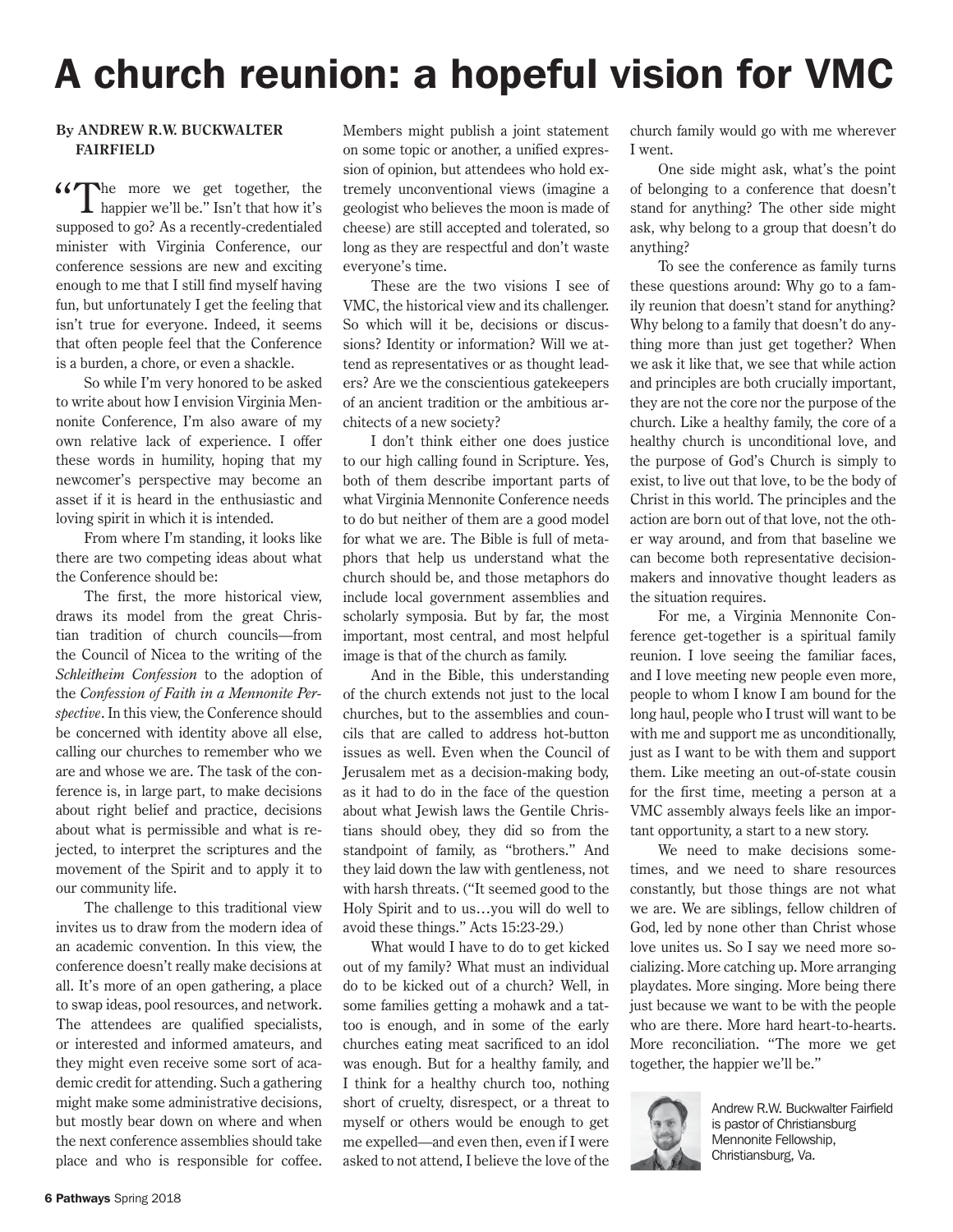# EMU-VMC connections: why our partnership matters

## **By SUSAN SCHULTZ HUXMAN**

This year, EMU is 100! Our Centennial celebrations gave us rich opportunities to examine what sustains us as we look eagerly toward seizing our second bold century. Over the past 100 years, our connections to the church have been strong, even as the form of those connections has changed. In our 100-year history, our official connections have changed, from unaffiliated with church, to affiliated with the conference, to connected to various educational boards of the denomination. But one thing has not changed: EMU needs the church, and the church needs EMU.

In our 100th year, Virginia Conference is important to us. We can do more together than we can on our own. For example, many



of our faculty and staff are active members in Virginia Conference churches. As board chairs, Sunday School teachers, worship leaders and other roles too numerous to name, EMU faculty and staff are resources for churches and agencies of Virginia Conference. And in turn, these conference connections give faculty and staff an opportunity to embody their faith commitments in a different way. Additionally our students bring life and energy to churches around Harrisonburg. Passion for social justice,

creation care, and authentic outreach is nurtured both at EMU and in your congregations. Our partnership creates a vibrant faith community.

And our broader connection to MCUSA is important to us. Mennonite education is distinctive because it is counter-culture enacting the "upside-down kingdom" and the reconciling love of Jesus inside and outside the classroom, forging connections between faith and learning, and forming lifegiving and life-altering community.



Susan Schultz Huxman is President of Eastern Mennonite Universeity, Harrisonburg, Va.

# Mennonite Women of Virginia: a vibrant organization connecting the women of VMC in fellowship and service

**By GLORIA L. LEHMAN** 

Mennonite Women of Virginia (MWV) is a vibrant organization that empowers women to creatively build Christ-centered relationships through fellowship, leadership, mission and service. A brief look at our history shows us that the women of Virginia Mennonite Conference (VMC) were active in structured and unstructured ways for practically 100 years, from the early years of the Conference's existence.

In prior years, the women's organization was called Women's Missionary and Service Commission (WMSC) and thrived through the years with women's groups doing acts of service, including preparing clothing items and food for needy persons in their own community and around the world.

MWV's membership is every woman who is part of a congregation with ties to the Conference organization—about half of the Conference! Some congregations have a structured women's group which meets regularly, with certain projects and goals. Other congregations are more casual about organizing, caring for persons as needs arise, and holding meetings or retreats as desired.

One of MWV's legacies is the opening of the Gift & Thrift store in Harrisonburg in 1982. The president of the Virginia WMSC at the time, Gladys Ropp, served on the planning committee along with many others. The VMC congregations – Community, Harrisonburg, Lindale, Mt. Clinton, Park View, Trissels, Valley View, Zion, and Zion

Hill – were sponsoring churches. Many women volunteered, and still do, at this store that reaches many in the community. This tied the store into the work of VMC.

MWV plans three annual events and uses the network of communication through VMC to get out the word, inviting women to participate. The Annual Missions Day event (May 2), the Prayer Breakfast during VMC Assembly (July 21), and the Women's Retreat (Oct. 26-28) are planned for 2018. Women from across the conference get information by way of the VMC website, the



Guest speaker Elaine Maust shares at the 2017 Annual Mennonite Women of Virginia Retreat at Natural Bridge Historic Inn, Natural Bridge, Va. Photo courtesy of Gloria Lehman

announcements sent out each week, the Facebook page, and by direct emails.

Here in VMC, Mennonite Women of Virginia are tied to the conference by linking the congregations together as we strive to empower women in building Christ-centered relationships. All women, join us!



Gloria L. Lehman is President of Mennonite Women of Virginia. She resides near Harrisonburg, Va.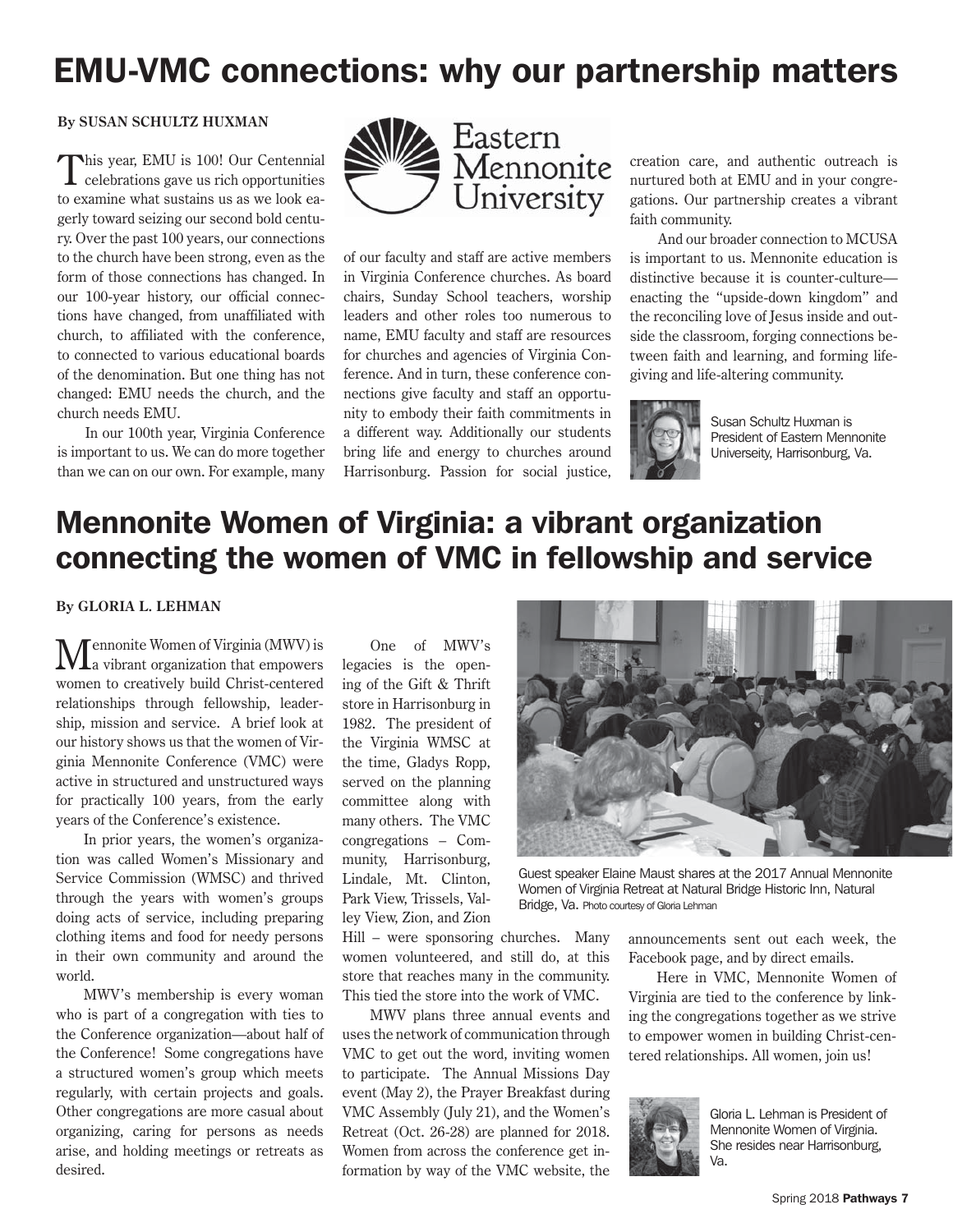

EMS students deepen their faith and connections during the Service, Silence, & Solitude experiential learning experience at Headwaters Lodge. Courtesy photo

# A light in the dark

**By PAUL LEAMAN**

Cingle file, like ants to the sugar bowl, Students descended deeper and deeper into the dark abyss. The cave's passageway grew increasingly cool, moist, and tight. Only narrow rays of light could be seen reflecting from the entrance port. One last bend and darkness pinches in. We heard anxious shouts: "Slow down!" "Don't push!" "I can't even see my own hand!" The leader's instruction echoed, "Once you're on the ground level, hold another person's hand." Complete darkness; visibility zero.

*Phoosh.* The leader lit a match. Everyone's muddy faces glowed in warm light. "The light shines in the darkness, and the darkness did not overcome it. You are the light of the world," he said.

Mr. Stutzman's Service, Silence, and Solitude activity during E-Term once again left a lasting impression on students. Each one was encouraged to live like the flame of that match, a person who extinguishes darkness. The EMS vision statement says:

*Eastern Mennonite School aspires to reflect Christ's light as a learning community where every student belongs, thrives, and lives God's call.*

How do agency partners like Eastern Mennonite School enhance the ministry of the Church? Agencies are grassroots organic opportunities for our community-atlarge to witness Anabaptism in action. Every day at EMS we have 116 students and approximately 75 family units from otherthan-Mennonite backgrounds leaning into Christian values from an Anabaptist perspective. And, these families enrich our experience just as new attendees refresh and invigorate our congregations and conference. Many families have selected Mennonite congregations after learning to appreciate the values of our school community. In short, agencies like EMS are missions of the church...that are largely self-funded.

At EMS, we are strategically considering whether it is time for a new narrative. As illustrated in the opening vignette, people look for light. How can we become a brighter light in our community for the glory of God? Successful and vibrant school communities become magnets whereby the school and its associations thrive. We aspire to be that for Virginia Mennonite Conference and our local congregations.

It takes partnership, buy-in, a shared message that we are an essential part of the church and that our children gain much from attending. We want people who are confident, generous, and even proud to be part of a mission-focused agency committed to growing many rays of bright light in the lives of young people. Let's fan into flame and be a bright and glorious light in the world. There is no higher calling!



Paul Leaman is Head of Eastern Mennonite School, Harrisonburg, Va.

# FLRC: providing counseling for more than 30 years

## **By MARIE BRADLEY**

**Family Life Resource Center is an in**dependent, Christian-based, nonprofit counseling service offering individual, marital, and family counseling. We are committed to supporting families and individuals in their time of need.

With over 30 years of serving the community, it is such a blessing knowing that we have helped individuals and couples in this mission field.

We continue to be grateful for the Virginia Mennonite Conference and its member congregations for their support and encouragement. We are thankful for the many counselors, directors, office support, and donors that work hard to make FLRC successful. And we could not have succeeded thus far without the dedication and service of our Board of Directors.



Community support is important to FLRC since we are a nonprofit that receives no government funding. In 2017, our operating costs were \$454,000. Counseling income provides 93% of the total funding; contributions and fundraising covered the remaining 7%. The agency gave away \$15,000 in services to individuals that could not otherwise afford counseling.

Family Life Resource Center continues to strive toward our commitment of offering hope, health, and healing.



Marie Bradley is Administrative Director of Family Life Resource Center, Harrisonburg, Va.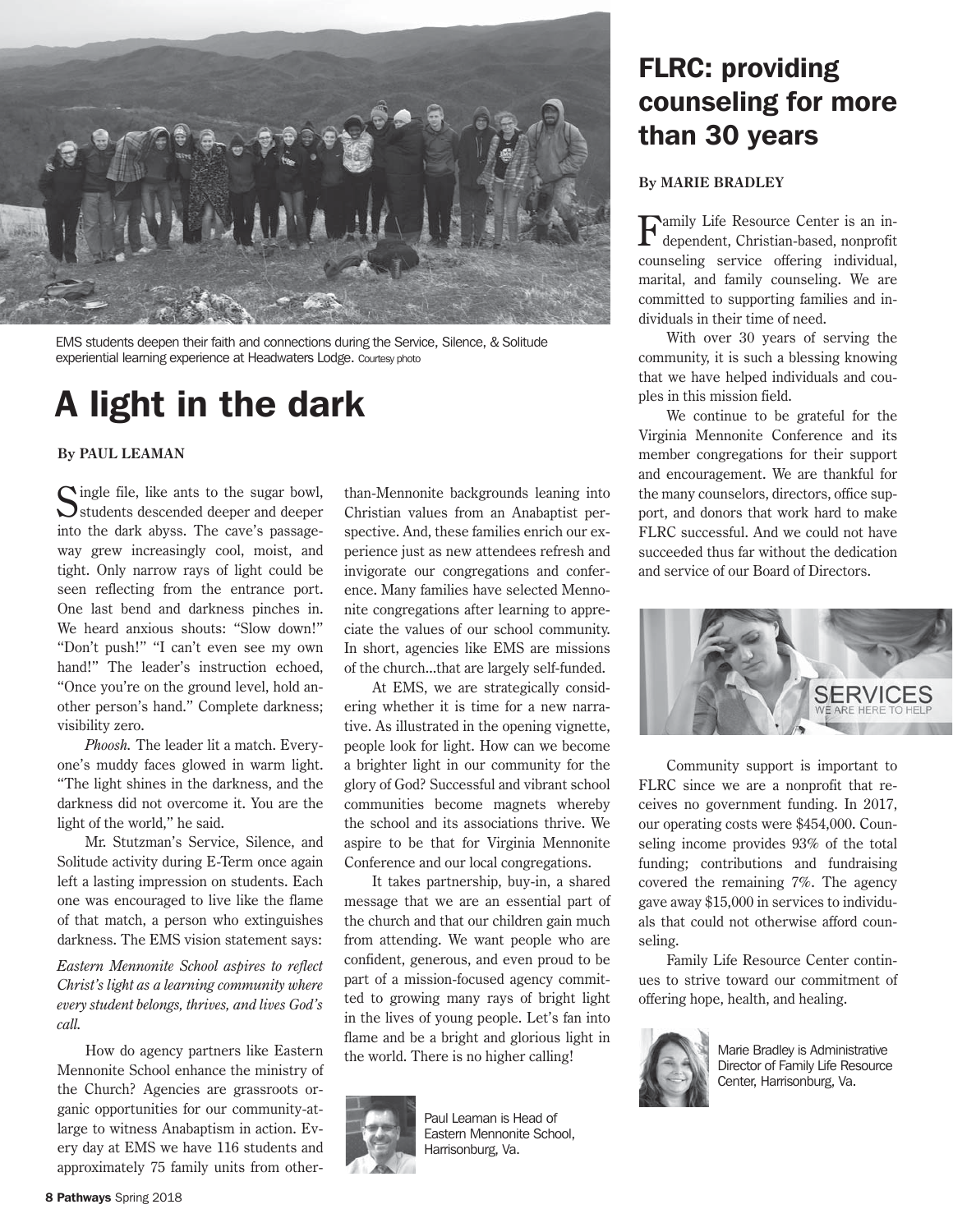# Lynside Mennonite's story of hope through Kids Club

## **By SUE MILLER, as told to CAROL TOBIN**

 $\sqrt{\sqrt{y}}$  you provide the program. I will bring the kids." This is what Sue Miller sensed God saying to her when a member of Lynside Mennonite Church came to her with a burden for the children in their church and community. They had only a couple of kids coming to Sunday School. A church van sat unused in the parking lot.

Five years later, they have two vans, a core group of some twenty volunteer drivers, riders and teachers involved in connecting with 30 to 60 kids through a Wednesday night Kids Club and expanded Sunday School program.

The congregation recently celebrated the baptisms of Laurel and Steve. Laurel is a mother of one of the first neighborhood children to start connecting with the Lynside children's programs. Steve is a big-hearted man who joined his believing wife in leading the newly formed youth group. His willingness to serve led him into a deeper relationship with Christ. Sue reflects on the unfolding story:

I remember what it was like for me early on in this adventure. One of the Bible School volunteers hinted that I should be visiting a particular home and inviting the mother to church. The fear I had of visiting her home was almost overwhelming. But what was I afraid of?

I got over my fear! Sometime later, I knocked at Laurel's door. And what did I find but a young woman, pregnant and needy, ready to be embraced by a caring congregation. When Laurel's son Eddie was born with a cleft palate and bilateral lip, church members took on the family with a deep love and helped meet some of the physical needs. Now, visiting is a huge part of my life and the life of our church.

As a congregation, we are stretched as we come face to face with the brokenness of our community. The issues of our own easy-to-hide addictions are suddenly more real as we are confronted by the more obvious addictions of some of our new friends. Who would have ever imagined us learning how to welcome someone who comes stumbling drunk into worship on Sunday morning? But that is what is happening.

We are stretched by God as we forge relationships with our Hispanic neighbors. I will share one story. For over a year, my daughter and I met for lunch at a little Mexican restaurant.

During that same period, I made several phone calls to a Mexican woman I knew as Mary Lou, confirming that we would be picking up her kids for our various activities. Imagine my surprise when one of the volunteers informed me that Michael's mother worked at that little restaurant where

my daughter and I ate lunch. Imagine the joy when I asked the waitress—who had been serving us week in and week out—if she was Mary Lou, and she responded "Yes!" *And I am Sue!*

God has brought me together with this Catholic sister. I am tutoring Michael in their home, and Mary Lou has been teaching me Spanish worship songs to teach the children.

We shared a holy moment recently when

Sue Miller with Mary Lou's children, Michael and Kimberly. Courtesy of Sue Miller

we sang together a beautiful hymn, she in Spanish, I in English.

God has been directing us all the way. Our people are faithful and so generous. All we needed was a focus that put us in touch with the work God has equipped and prepared us for, using us to bless our community. It is exactly as Paul describes in Ephesians 2, "We are created in Christ Jesus for good works…"

No, we are not focused on seeing our pews full on Sunday morning. Instead, we are excitedly asking God, "What's next?"



Sue Miller is a member of Lynside Mennonite Church, Lyndhurst, Va.



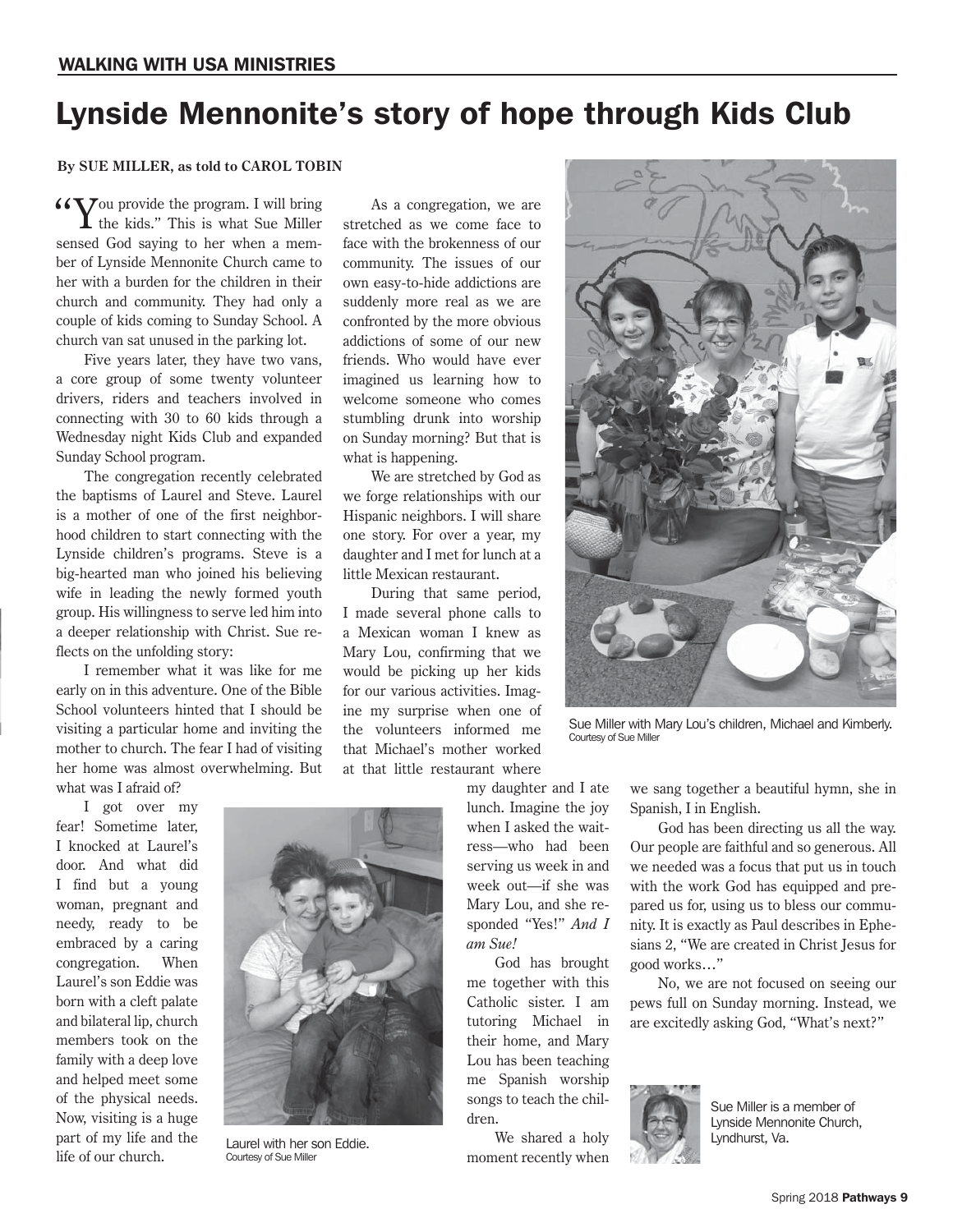# Maude Lantz's donation

## **By ELWOOD YODER**

I copy of *Constitution, Bylaws, and Rules*  n 1992, Maude Lantz donated her small to the EMU Historical Library. At 74 years of age, Maude didn't need the little booklet any more because the Virginia Mennonite Conference had changed dramatically during her lifetime.

Maude Lantz (1918- 2006) lived through several major organizational changes in Virginia Mennonite Conference. The little *Rules* booklet she kept in such good shape evolved through seven versions.

But for the first 12 years of her life, there was no Constitution for the Conference at all. When she became a teenager in 1930, the Conference adopted a constitution and set of rules that bishops en-

forced. Life insurance and radios were banned. Men were told not to grow a mustache. There was a warning against "gross sins." In 1974, when Maude was 56 years old, her conference leaders wisely dropped the strict little rule book.

Maude and her husband John Lantz lived for many years on a cattle and crop farm in Broadway, Va., where they raised eight



The John and Maude Lantz family in 1963. Photo courtesy of Emily Lantz

children and invested themselves heavily in Zion Mennonite Church. During the restless 1960s, John and Maude turned a chicken shed on their farm into

> a center for youth to gather and hang out, outfitted with s o f a s ,



*Constitution, Bylaws and Rules* booklet. EMU Historical Library; photo by Elwood Yoder

easy chairs, and tables.

In the early 1940s, the Conference printed many copies of the *Rules* booklet for wide distribution, and that was probably when Maude r e c e i v e d

h e r s . M a u d e understood that

she had "decrees for to keep," as stated in her copy, and she was an outstanding and supportive lay member of Virginia Mennonite Conference all her life.

When she donated her 64-page *Rules* booklet to the Historical Library, the Conference was preparing to change its constitution again. A 1994 major revision to

the *Constitution and Bylaws* empowered lay delegates who had only recently been included in church business. When Maude as a young woman received her little booklet, only ordained ministers were members of Conference. When she passed in 2006, lay members were engaged at every level of Conference activity and her home church had a female youth minister.

John and Maude supported Virginia Conference, helped their pastors for

decades, and served where needed. Maude's little *Constitution, Bylaws, and Rules* booklet simply ceased being meaningful as times changed, as new leaders emerged, and as the strong bishop system she had grown up in went away.



Maude and John Lantz, 1946. Photo courtesy of Emily Lantz

Northern District today will hardly notice the latest major *Constitution and Bylaws*  revision underway. Nor do they need to. While the Conference organizational system does appear to need revision, it seems doubtful that Conference leaders will make booklets for wide distribution. Maude Lantz's little *Rules* booklet stands as a testa-

Maude's great grandchildren in the

ment to mid-twentieth century Mennonite belief and thought. The structural changes underway in the Conference today follow a long line of constitutional revisions, and they will help carry Conference members into the future.



Elwood Yoder teaches Bible and Social Studies at Eastern Mennonite School, Harrisonburg, Va.



Maude Geil in 1937. Photo courtesy of Emily Lantz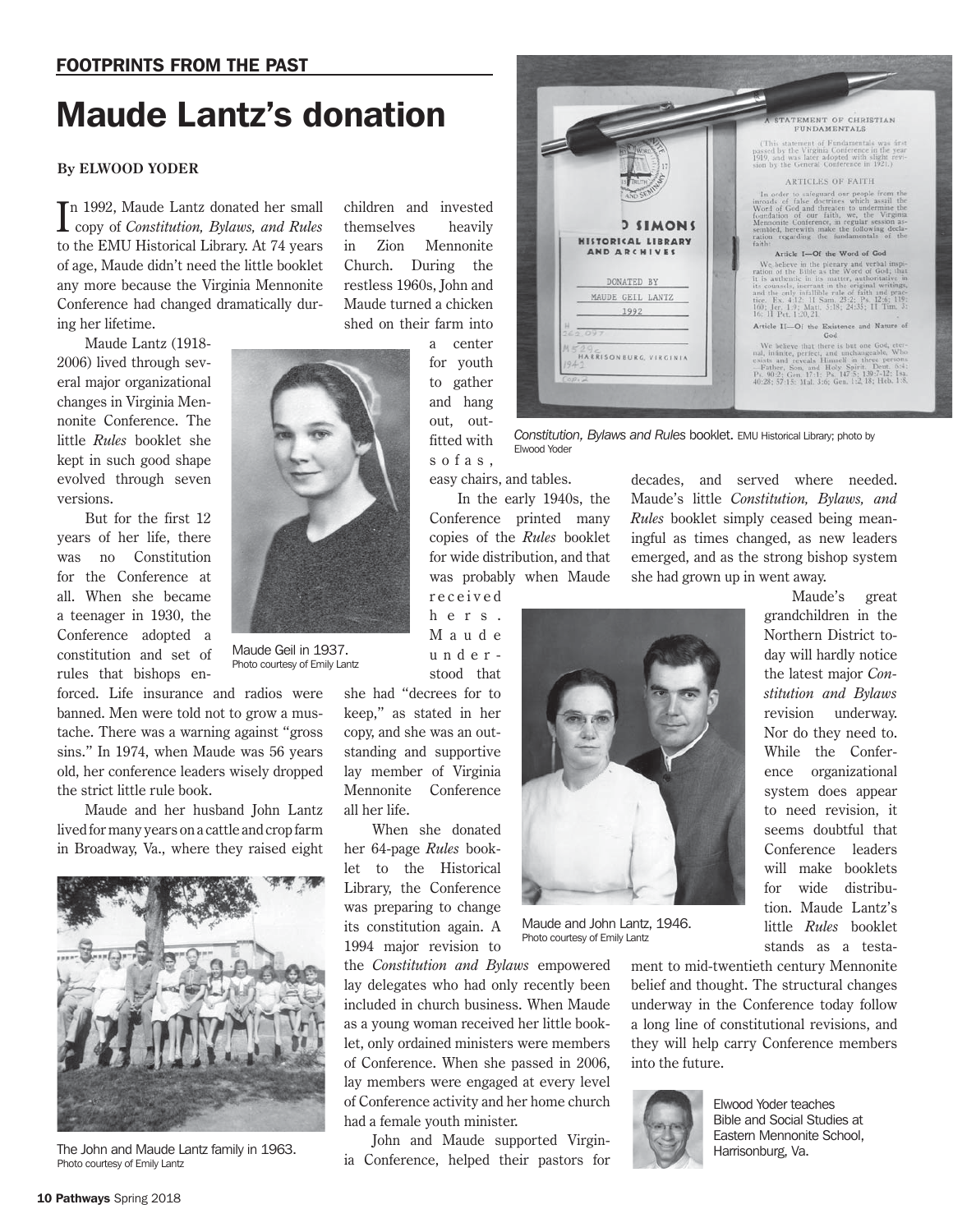# True faith...adapting to change

**By CLYDE G. KRATZ**



Turbulence is occurring in the broader culture, Mennonite Church USA, and Virginia Mennonite Conference.

People of Christian faith wrestle

with change in various ways. For some people, the present reality leads to anxiety; a sense that too much change is happening too quickly. This causes a desire to hold on to the past and to stay with familiar patterns, practices, and beliefs. This can result in legalism and rigidity.

For other people, changes are deemed long overdue. Sensing that the time is right to push for changes, some may rush headlong into it without enough discernment because it is different from, and preferable to, the way things were done in the past. This can result in unintended consequences, a lack of accountability, and a "throw the baby out with the bathwater" mentality.

In Jesus' day, there were various groups of people that demonstrated a particular response to change. Very familiar to us are the Pharisees, a group committed to upholding the religious tradition. They were often written about by gospel writers as the antagonists to Jesus' ministry.

The Essenians, a Jewish sect living in a strict communal context, are often characterized as living separate from the world, or perhaps withdrawn from the general society.

Another group, the Sadducees, had religious authority, but were often seen as brokering relationships—or collaborating—with the Roman authorities for the benefit of the religious community.

Finally, the Zealots were a political movement founded to incite people to change, often utilizing violence to tear the cultural status quo apart for their ends.

None of these four movements were embraced by Jesus. As the representative of true faith in accordance to the way of God, he preached and lived a new way.

In Mennonite Church USA, the leadership of the denomination is changing. The new Executive Director, Glen Guyton, is the first African-American to lead our denomination which historically has been European-centric in its make up. Many new key denominational staff also come from other-than-European ethnic backgrounds, or are female.

The key leaders of Mennonite Church USA reflect a diversity never seen before. This significant change leads us to think about our commitment to the vision of Mennonite Church USA in a positive way. In times past, we may have identified with a familiar well-known personality that innately gave us a sense of trust in the leadership. Perhaps the new Executive Director and denominational staff are less familiar to us, but it is our commitment to trust the vision of Mennonite Church USA for true representation in the denomination. We trust that these persons will lead with integrity, clarity, and transparency.

We are now embarking on revitalizing the organization, rethinking how Virginia Mennonite Conference structures itself to live out our mission and vision. This will require adaptation, but also trust in the providential care of God to guide us.

In Virginia Mennonite Conference, we are embarking on a period of change as well. When I began my assignment nearly five years ago, I identified three priories: a) Making Disciples, b) Discerning Contemporary Issues, c) Revitalizing the Organization.

We are now embarking on revitalizing the organization, rethinking how Virginia Mennonite Conference structures itself to live out our mission and vision. The Restructure for Mission Committee is already taking the recommendations from the Polity Task Force and seeking to implement organizational change over the next year.

This will require adaptation, but also trust in the providential care of God to guide us in reframing our Conference for the next decade in order to support congregationalbased ministries of making disciples.

I will acknowledge that I have encountered members of our Conference who demonstrate the characteristics of three religious groups that Jesus tangled with during his ministry.

There are persons wanting to hold on to the current structure. There are people who function like zealots, and who welcome anarchy over organizational integrity. There are people who want to flee to other conferences in order to ignore historic identity and communal discernment.

However, it is my sincere belief that, as we navigate together, sharing our vision and mission with each other, there can be a revitalized community of faith that has functional integrity for the health of our faith community.

Recently, I was at a meeting where a prominent Mennonite scholar acknowledged that the future of Christianity lies in the Southern Hemisphere. In addition, he wondered whether the Reformation and even Anabaptism would have any relevancy at the end of this next period of time.

When Christian faith is no longer empowered and inspired by Westernized and European-centric views of the church, the church will take on a different character than what we have traditionally seen.

It is my belief that the changes we are seeing in Mennonite Church USA and Virginia Mennonite Conference move us closer to the future church than what we currently have. These changes take an authentic faith and commitment to the way of Jesus. The challenge is ours to embrace it now, in our time, despite a long history of power and decision-making almost exclusily in the hands of white male leaders.

 Subsequent generations will judge us positively or negatively on whether we achieved success in this endeavor to open the structures of the church to new leaders and new ideas. I hope that we will pray together and work diligently together to guide our beloved church into the future.

May our future historians be kind to us as we navigate our future with hope and trust in the providence of God.

Clyde G. Kratz is Executive Conference Minister of Virginia Mennonite Conference.